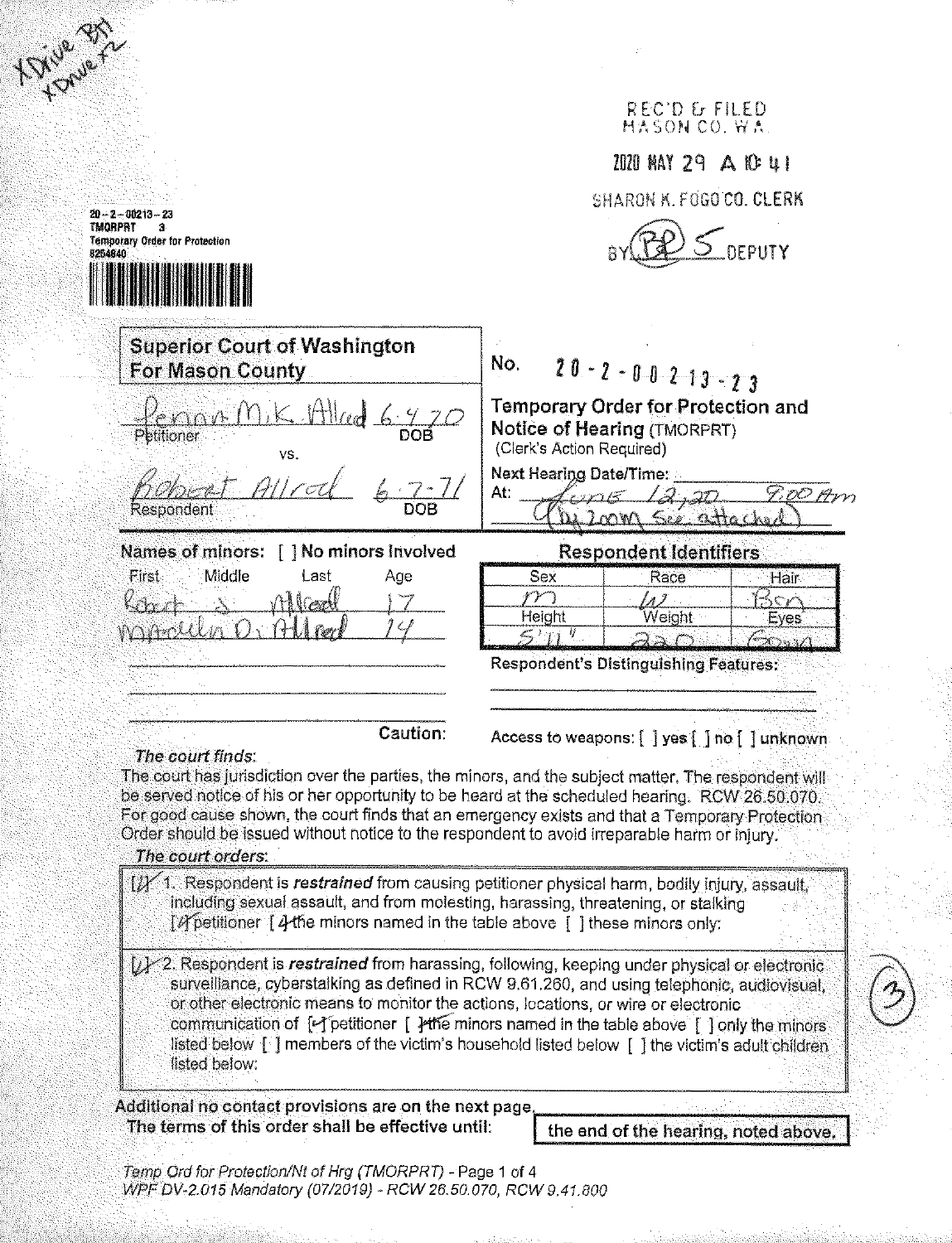| [6] 3. Respondent is restrained from coming near and from having any contact whatsoever, in<br>person or through others, by phone, mail, or any means, directly or indirectly, except for<br>mailing or service of process of court documents by a 3 <sup>rd</sup> party or contact by respondent's<br>lawyer(s) with $\epsilon$ petitioner $\epsilon$ -the minors named in the table above [ ] these minors only:      |             |
|-------------------------------------------------------------------------------------------------------------------------------------------------------------------------------------------------------------------------------------------------------------------------------------------------------------------------------------------------------------------------------------------------------------------------|-------------|
|                                                                                                                                                                                                                                                                                                                                                                                                                         |             |
| [4] 4. Respondent is restrained from going onto the grounds of or entering petitioner's<br>[Aresidence [ ] workplace [ 1 school [ ] the day care or school of [ ] the minors named<br>in the table above $\lceil \cdot \rceil$ these minors only:                                                                                                                                                                       |             |
| $\llbracket \cdot \rrbracket$ other:                                                                                                                                                                                                                                                                                                                                                                                    |             |
| [3] Petitioner's address is confidential. [1] Petitioner waives confidentiality of the address<br>which is:                                                                                                                                                                                                                                                                                                             |             |
| [A5. Petitioner shall have exclusive right to the residence petitioner and respondent share. The<br>respondent shall immediately vacate the residence. The respondent may take<br>respondent's personal clothing and respondent's tools of trade from the residence while a<br>law enforcement officer is present. [1] This address is confidential. [1] Petitioner waives<br>confidentiality of this address which is: |             |
| [1] 6. Respondent is prohibited from knowingly coming within, or knowingly remaining within<br>$\overline{\mathscr{B}\mathscr{D}}\mathscr{Q}\mathscr{Q}\mathscr{S}$ (distance) of: petitioner's [4] residence [ ] workplace                                                                                                                                                                                             |             |
| ['school [ ] the day care or school of [ ] the minors named in the table above [ ] these<br>minors only:                                                                                                                                                                                                                                                                                                                |             |
| $[$ ] other:                                                                                                                                                                                                                                                                                                                                                                                                            |             |
| $[~]$ 7. Petitioner shall have possession of essential personal belongings, including the following:                                                                                                                                                                                                                                                                                                                    |             |
|                                                                                                                                                                                                                                                                                                                                                                                                                         |             |
|                                                                                                                                                                                                                                                                                                                                                                                                                         |             |
|                                                                                                                                                                                                                                                                                                                                                                                                                         |             |
| [18. Petitioner is granted use of the following vehicle:                                                                                                                                                                                                                                                                                                                                                                | License No. |
| $119.$ Other.                                                                                                                                                                                                                                                                                                                                                                                                           |             |
|                                                                                                                                                                                                                                                                                                                                                                                                                         |             |
|                                                                                                                                                                                                                                                                                                                                                                                                                         |             |
| Protection for minors:<br>$\ell$ ) to. Petitioner is $\bm{g}$ ranted the temporary care, custody, and control of $\ \ \lambda$ the minors named in<br>the table above [ ] these minors only:                                                                                                                                                                                                                            |             |

Temp Ord for Protection/Nt of Hrg (TMORPRT) - Page 2 of 4<br>WPF DV-2.015 Mandatory (07/2019) - RCW 26.50.070, RCW 9.41.800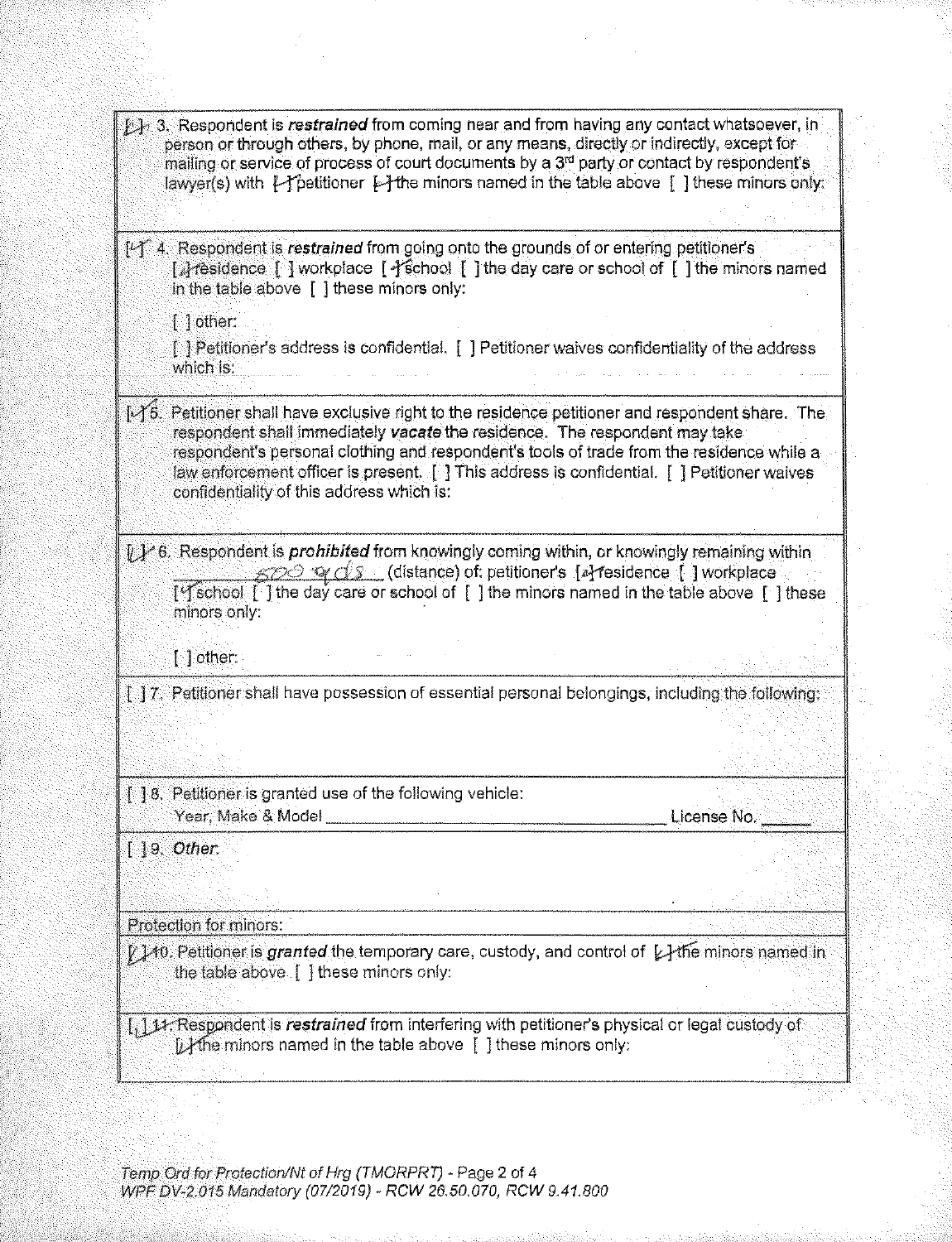[142. Respondent is restrained from removing from the state [1] the minors named in the table above [ ] these minors only:

## **IMSurrender of Weapons Order**

The court finds that:

1 i trreparable injury could result if the order to surrender weapons is not issued. [4] respondent's possession of a firearm or other dangerous weapon presents a serious and imminent threat to public health or safety or the health or safety of any individual.

The Respondent must comply with the Order to Surrender Weapons Issued Without Notice filed separately which states:

Respondent shall immediately surrender all firearms, other dangerous weapons, and any concealed pistol licenses.

(Note: Also use form number All Cases 02-030.)

The respondent is directed to appear and show cause why this temporary order should not be made effective for one year or more and why the court should not order the relief requested by the petitioner. or other relief which may include electronic monitoring, payment of costs, and treatment. Failure to Appear at the Hearing May Result in the Court Granting Such Relief. The Next Hearing Date is Shown on Page One.

Warnings to Respondent: A violation of provisions 1 through 6 of this order with actual notice of its terms is a criminal offense under chapter 26.50 RCW and will subject you to arrest. If the violation of the protection order involves travel across a state line or the boundary of a tribal jurisdiction, or involves conduct within the special maritime and territorial jurisdiction of the United States, which includes tribal lands, you may be subject to criminal prosecution in federal court under 18 U.S.C. § 2261, 2261A, or 2262.

A violation of provisions 1 through 6 of this order is a gross misdemeanor unless one of the following conditions apply: Any assault that is a violation of this order and that does not amount to assault in the first degree or second degree under RCW 9A.36.011 or 9A.36.021 is a class C felony. Any conduct in violation of this order that is reckless and creates a substantial risk of death or serious physical injury to another person is a class C felony. Also, a violation of this order is a class C felony if you have at least two previous convictions for violating a protection order issued under Titles 7, 10, 26 or 74 RCW.

If the court issues a final protection order, and your relationship to the petitioner is that of spouse or former spouse, parent of a common child, or former or current cohabitant as intimate partner, including a current or former registered domestic partner, you may not possess a firearm or ammunition for as long as that final protection order is in effect. 18 U.S.C. § 922(g)(8). A violation of this federal firearms law carries a maximum possible penalty of 10 years in prison and a \$250,000 fine. An exception exists for law enforcement officers and military personnel when carrying department/government-issued firearms. 18 U.S.C. § 925(a)(1). If you are convicted of an offense of domestic violence, you will be forbidden for life from possessing a firearm or ammunition. 18 U.S.C. § 922(q)(9); RCW 9.41.040.

You Can Be Arrested Even if the Person or Persons Who Obtained the Order Invite or Allow You to Violate the Order's Prohibitions. You have the sole responsibility to avoid or refrain from violating the order's provisions. Only the court can change the order upon written application.

Pursuant to 18 U.S.C. § 2265, a court in any of the 50 states, the District of Columbia, Puerto Rico, any United States territory, and any tribal land within the United States shall accord full faith and credit to the order.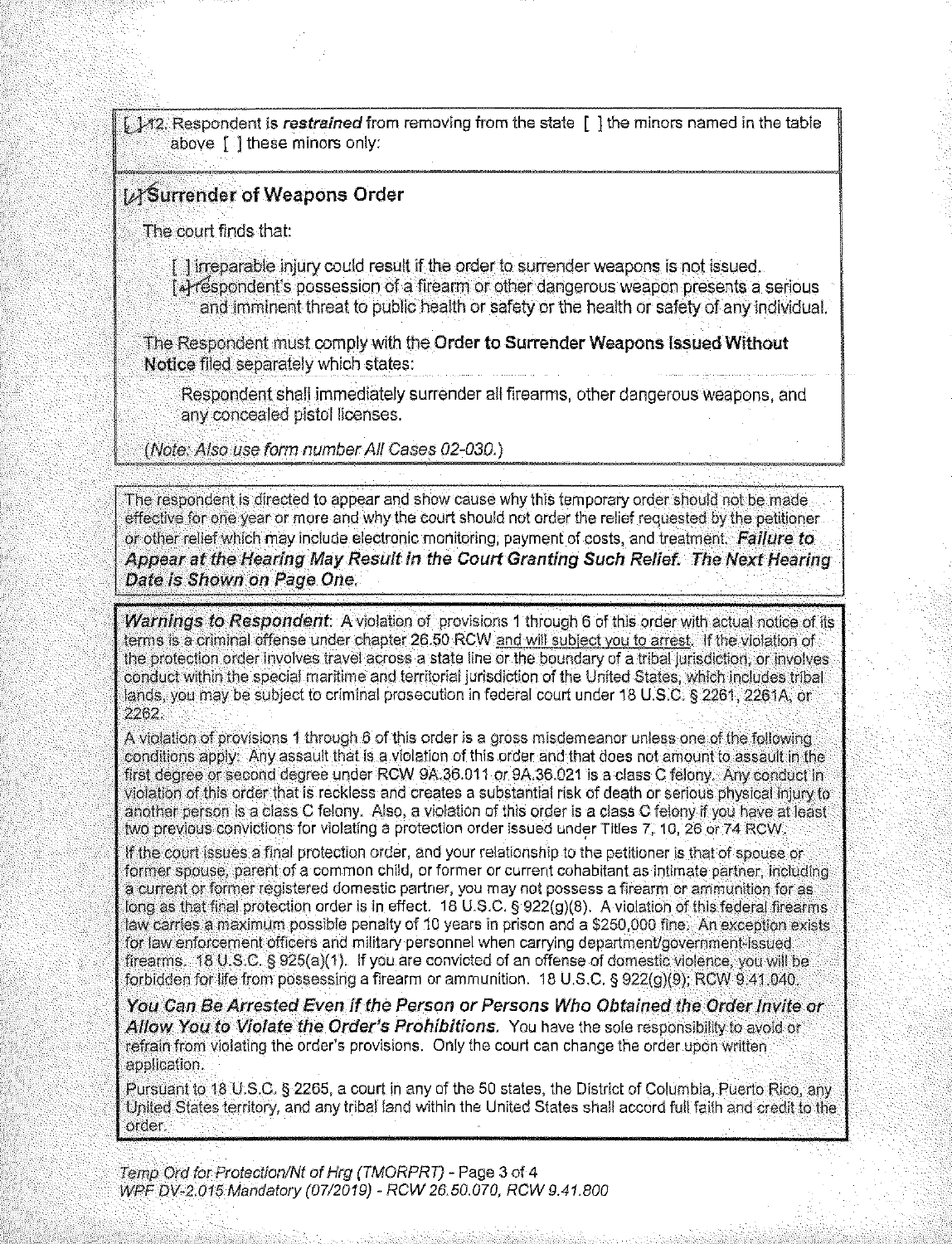Warning: A person may be guilty of custodial interference in the second degree if they violate provisions 10, 11, or 12.

## Washington Crime Information Center (WACIC) Date Entry

It is further ordered that the clerk of the court shall forward a copy of this order on or before the next judicial day to  $Y$  as  $X$ **I. I County Sheriff's Office** [ ] Police Department Where Petitioner Lives which shall enter it into WACIC.

Service

- In 1-The clerk of the court shall also electronically forward a copy of this order on or before the next judicial day to MO KROO F4 County Sheriff's Office | Police Department Where Respondent Lives which shall personally serve the respondent with a copy of this order and shall promptly complete and return to this court proof of service.
- [ ] (Only if surrender of weapons not ordered) Petitioner has made private arrangements for service of this order.

## **Law Enforcement Assistance**

- [1] Law enforcement shall assist petitioner in obtaining: [ ] Possession of petitioner's [ ] residence [ ] personal belongings located at: [ ] the shared residence [ ] respondent's residence [ ] other:
	- 1.1 Custody of the above-named minors, including taking physical custody for delivery to petitioner (if applicable). [ ] Other:

at  $\mathscr{W}$  a.m./p.m. Dated:

*Judge/Commissioner* 

Presented by:

**Signature of Petitioner/Lawyer** WSBA No. Print Name

The petitioner or petitioner's lawyer must complete a Law Enforcement Information Sheet (LEIS).

Temp Ord for Protection/Nt of Hrg (TMORPRT) - Page 4 of 4 WPF DV-2.015 Mandatory (07/2019) - RCW 26.50.070, RCW 9.41.800